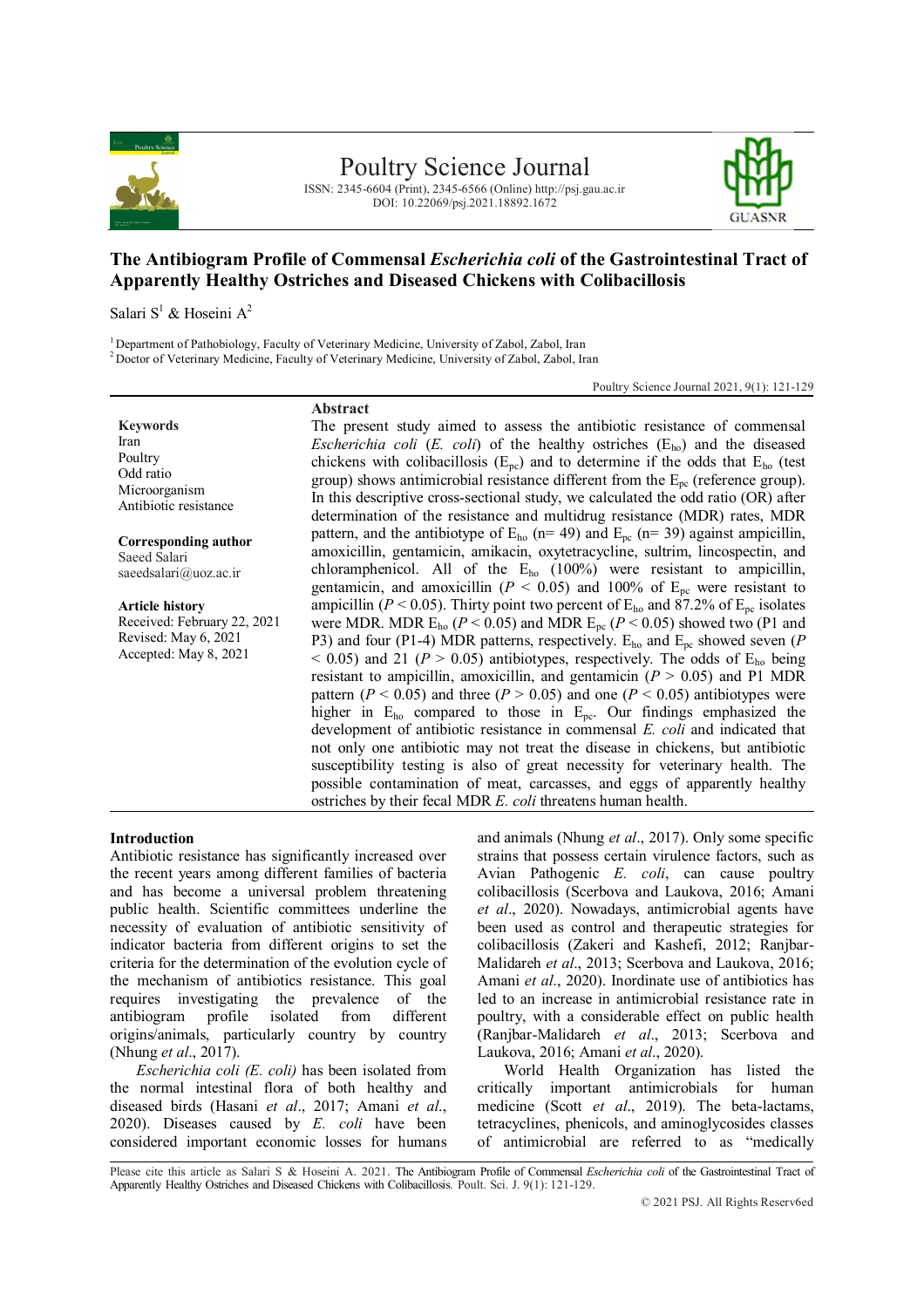important antimicrobials" (Scott *et al*., 2019). lincospectin is widely used in poultry farms (Faghihi *et al.*, 2017) since its prophylactic application during the first 3-5 days after hatching decreases the mortality rate in growing chicken (Tavakkoli *et al*., 2014). Among poultry producers, sultrim administration during the first week of broiler management to prevent and control *E. coli* infections is a common and routine program (Ranjbar-Malidareh *et al*., 2013).

It is plausible that antibiotic-resistant *E. coli* expands among animals (e. g., chickens and ostriches). Ostrich farms play an important role in the agriculture, economy, and meat production of Iran (Hosseini *et al*., 2019). Carcasses of ostrich may be contaminated with their droppings, which can be considered as a potential source for transmission of resistant bacteria to other animals, particularly in the common slaughterhouse of poultry industries (Carrique-Mas *et al*., 2008). Subsequently, these bacteria may be transmitted to humans via (i) consumption of contaminated chicken meat and (ii) direct contact with feces and/or the carcasses of the ostrich in the polluted poultry industry. Thus, it leads to an increase in the prevalence of resistant bacteria and unfortunately, reduces the effectiveness of antibiotic therapy in humans and/or poultry (Nhung *et al*., 2017). For this reason, the determination of antimicrobial resistance in different meat-production animals necessitates finding out the role of animals, especially domestic animals, in the epidemiology of drug resistance and colonization and proliferation of resistant bacteria in humans (Namkung *et al*., 2004).

There is little information about the antibiogram profile of *E. coli* as bacterial flora of the digestive system of ostriches in Iran (Rezaei Far *et al*., 2013; Hemmatinezhad *et al*., 2015; Mohamadi *et al*., 2015; Amani *et al*., 2020). Furthermore, scanty findings are

associated with the antibiogram of *E. coli* isolated from diseased chickens in the southeast of Iran (Zakeri and Kashefi, 2012; Rahimi, 2013; Kazemnia *et al*., 2014; Talebiyan *et al*., 2014; Jahantigh and Esmailzade Dizaji, 2015; Mohammadi *et al*., 2018).

The present study aimed (i) to determine the antimicrobial resistance of commensal *E. coli* isolated from healthy ostriches  $(E<sub>ho</sub>)$  and infected chickens with colibacillosis  $(E_{pc})$  and (ii) find the relative odds of the occurrence of antimicrobial resistance in  $E_{ho}$ compared to the  $E_{\text{pc}}$  in Birjand, southeast of Iran.

## **Materials and Methods**

Herein, we investigated the antimicrobial resistance rate of 82 *E. coli* isolates*,* recovered from the droppings of 54 chickens with colibacillosis  $(E_{\text{nc}})$ n=39), and 59 healthy ostriches  $(E_{ho}$ , n=43). These strains were previously isolated, then confirmed by our earlier published work (Hosseini *et al*., 2019), and subsequently stored at -80˚C in the archive of the Laboratory of Microbiology, Faculty of Veterinary Medicine, University of Zabol, Sistan and Baluchistan, Iran. These confirmed strains were previously isolated from the fecal samples, which were directly collected from droppings of diseased chickens with colibacillosis and healthy ostriches. The diseased chickens with colibacillosis and healthy ostriches were randomly selected from various farms(Hosseini *et al*., 2019). Ethical approval and/or consent form was not obtained since the present research did not involve animals/human participants.

All antimicrobial agents were purchased from Padtan Teb Co., Tehran, Iran. The antimicrobial resistance rate of the  $E_{\text{pc}}$  and  $E_{\text{ho}}$  were evaluated against eight customary antibacterial agents, used in veterinary health fields, via disc diffusion method on Muller-Hinton agar (Table 1; Shahbazi *et al*., 2018).

**Table 1**. The concentration and the class of the antibacterial agents used for profiling the resistant  $E_{nc}$  and  $E_{ho}$ 

| antibacterial agents (abbreviation) | Concentration $(\mu g)$ | Class                                                 |  |
|-------------------------------------|-------------------------|-------------------------------------------------------|--|
| Ampicillin (AMP)                    | 10                      |                                                       |  |
| Amoxicillin (AMO)                   | 30                      | Beta-lactams                                          |  |
| Oxytetracycline (OXY)               | 10                      | Tetracyclines                                         |  |
| Chloramphenicol $(C)$               | 30                      | Phenicols                                             |  |
| Amikacin (AN)                       | 30                      | Aminoglycosides                                       |  |
| Gentamicin (GM)                     | 10                      |                                                       |  |
| Lincospectin $(LS)$                 | 15/200                  | Combined <sub>a</sub> (Lincomycin+Spectinomycin)      |  |
| Sultrim (SLT)                       | 1.25/23.75              | Combined <sub>b</sub> (Sulfamethoxazole+Trimethoprim) |  |

The antimicrobial resistance of  $E_{\text{pc}}$  and  $E_{\text{ho}}$  was interpreted as sensitive, intermediate, and resistant via the guidance of the Clinical and Laboratory Standards Institute. The isolate resistant to  $\geq$  3 classes of antibiotics was considered as multidrug resistance (MDR) isolate. The MDR pattern of the MDR isolate was characterized based on the number of antibiotic classes among the six classes of the tested antibiotics against resistant isolate (CLSI, 2018; Quinn *et al*., 2002; Salari, 2020a). Furthermore, the antibiotics were listed that the isolate was resistant against to assign an organism to a particular antibiotype (Salari, 2020b).

Descriptive statistics were used to tabulate the rate of antibiotic resistance of the isolates and the MDR isolate. The frequency of the MDR patterns and antibiotypes were also tabulated. The Chi-square test was used to statistically test the association between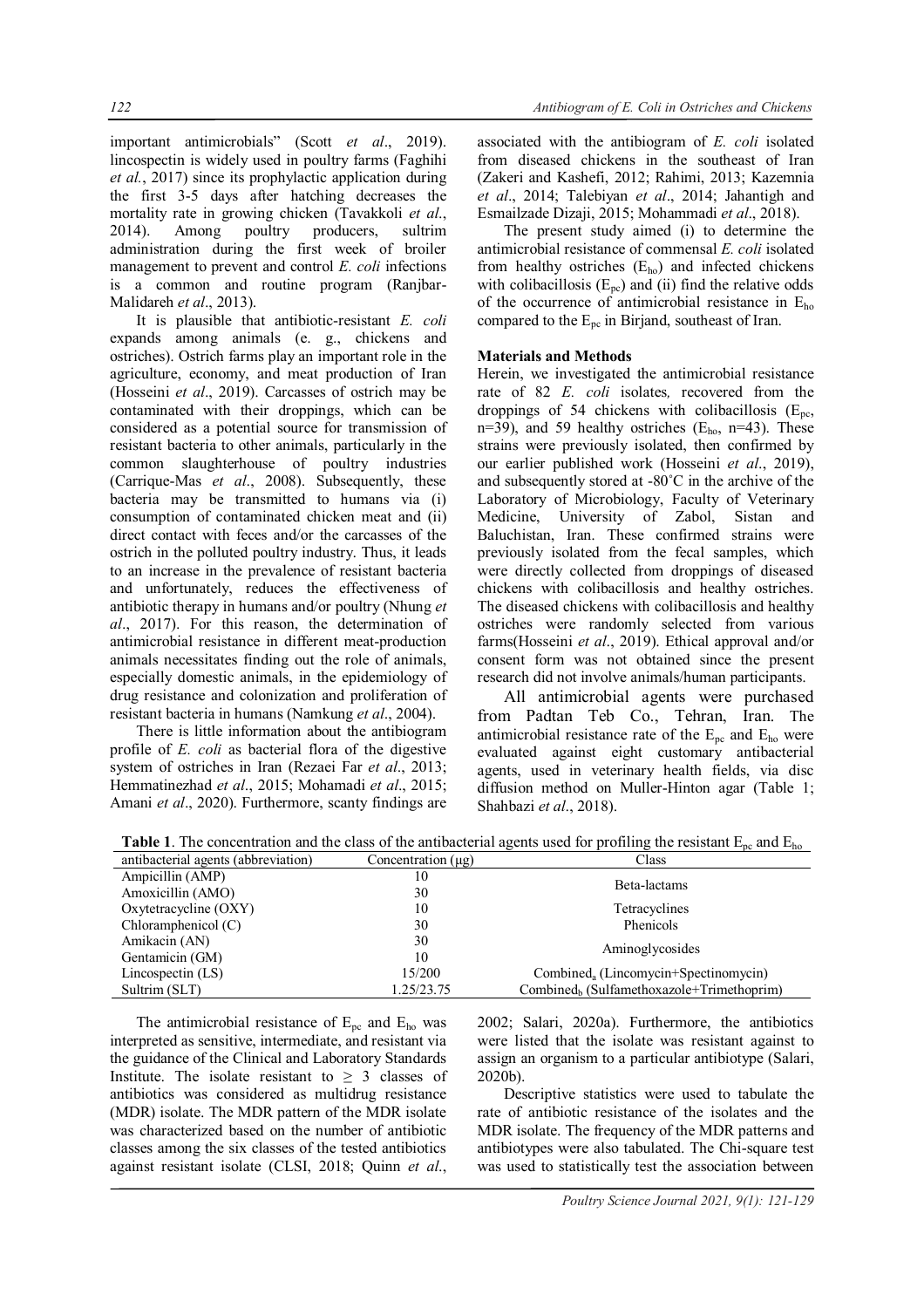the antibiotic and the resistance pattern of the organism.

The odds ratios (OR) were calculated to find the relative odds of the occurrence of "resistance against each antibiotic", "various patterns of MDR" and "various antibiotypes" in  $E_{ho}$  (test group) compared to those in  $E_{\text{pc}}$  (reference group) through the methodology explained by Szumilas (2010) in which the odds ratio was estimated via

OR=  $(a \times d) / (b \times c)$ 

For OR of resistance against each antibiotic, the resistant status of the isolates against each antibiotic was defined as resistant and non-resistant. For each antibiotic, a  $2 \times 2$  table was prepared where (a) is the number of *E. coli* that were resistant in the test group, (b) is the number of *E. coli* that were not resistant in the test group, (c) is the number of *E. coli* which were resistant in the reference group, and (d) is the number of *E. coli* which were not resistant in the reference group. For OR of various patterns of MDR, a  $2 \times 2$ table was prepared for each pattern where (a) is the number of *E. coli* which shows specific pattern of MDR (e. g., P1; see Figure 1 and Table 2) in the test group, (b) is the number of *E. coli* which does not show the specific pattern of MDR (i. e., P1; see Figure 1 and Table 2) in the test group, (c) is the number of *E. coli* which show the specific pattern of MDR in the reference group, and (d) is the number of *E. coli*, which does not show the specific pattern of MDR in the reference group. For OR of various antibiotypes, a  $2 \times 2$  table was prepared for each antibiotypes where (a) is the number of *E. coli* which shows specific antibiotypes (for example, AN-GM-AMP-C; see Figure 1 and Table 2) in the test group, (b) is the number of *E. coli* which does not show the specific antibiotypes (for example, AN-GM-AMP-C; see Figure 1 and Table 2) in the test group, (c) is the number of *E. coli* which show the specific pattern of MDR in the reference group, and (d) is the number of *E. coli*, which does not show the specific pattern of MDR in the reference group. Once zeros caused problems with computation of the odds ratio or its standard error, 0.5 was added to all the cells of the 2  $\times$  2 table (a, b, c, d).

The statistical tests were performed via SPSS software. *P* values of < 0.05 were considered for statistical significance in the Chi-square test. For OR results, if the 95% confidence interval spans 1.0, the OR did not reach the statistical significance.

#### **Results**

### **Determination of the antimicrobial resistance rate of Eho and Epc**

As can be seen in Figure. 1A, Eho showed the highest resistance against ampicillin, amoxicillin, and gentamicin (100%) followed by amikacin (83.7%), oxytetracycline (27.9%), and chloramphenicol (4.7%), and the least resistance was observed against

*Poultry Science Journal 2021, 9(1): 121-129*

both sultrim and lincospectin (2.3%). There is a statistically significant association between the antibiotic and resistance pattern of  $E_{ho}$  ( $\chi(14) = 310.1$ ,  $P = .000$ ).

As can be seen in Figure. 1A,  $E_{\text{pc}}$  showed the highest resistance against ampicillin (100%) followed by amoxicillin (94.9%), gentamicin (94.9%), amikacin (84.6%) oxytetracycline (69.2%), chloramphenicol (64.1%), and sultrim (61.5%), and the least resistance was observed against lincospectin (35.9%). There was a statistically significant association between antibiotic and resistance patterns of  $E_{\text{pc}}$  ( $\chi(14) = 90.8$ ,  $P = .000$ ).

## **Determination of the MDR rate, MDR pattern, and antibiotypes of Eho and Epc**

As represented in Figure 1B, 30.2% (13/43) of Eho were MDR. Among MDR isolates, two different MDR patterns (P1 (60%) and P3 (10%)) were detected (Figure 1B). The majority of MDR  $E_{ho}$  with statistically significant difference showed P1 MDR pattern (resistance to three antibiotics;  $\chi(1) = 9.3$ ,  $P =$ .000). Seven antibiotypes belonged to  $E_{ho}$  (Figure 1C). The prevalent antibiotype of  $E_{ho}$  was AMO-AN-GM-AMP (62.8%;  $\gamma(3) = 33.5$ ,  $p = .000$ ; Figure 1C).

As can be seen in Figure 1B, 87.2% (34/39) of  $E_{\text{nc}}$  isolates were MDR. Among MDR isolates, four different MDR patterns (P1 (40%); P2 (100%); P3 (90%); P4 (100%)) were detected (Figure 1B). The majority of MDR  $E_{pc}$  with no statistically significant differences showed P4 (resistance to six antibiotics;  $\chi(3) = 1.5$ ,  $P = 0.675$ ) MDR pattern. Twenty-one antibiotypes belonged to  $E_{pc}$  (Figure 1C). The prevalent antibiotype of Epc was AMO-AN-LS-GM-AMP-C-OXY-SLT (20.51%; χ(3) = 4.6, *p* = .204; Figure 1C).

## **Determination of the relative odds of antibacterial resistance and MDR patterns and antibiotypes of Eho compared to Epc**

As depicted in Table 2, the odds of resistance against ampicillin (1.1), amoxicillin (5.8), and gentamicin  $(5.8)$  in E<sub>ho</sub> were more than those in E<sub>pc</sub> while the odds of resistance to amikacin (0.93), oxytetracycline  $(0.17)$ , chloramphenicol  $(0.02)$ , sultrim  $(0.00)$ , and lincospectin (0.04) in  $E_{ho}$  were less than those in  $E_{\text{nc}}$ . Statistically, the results observed for ampicillin, amoxicillin, gentamicin, and amikacin were not significant, indicating no differences between  $E_{ho}$  and  $E_{\text{nc}}$  regarding the odds of resistance to ampicillin, amoxicillin, gentamicin, and amikacin.

As to be seen in Table 2, the odds of the presence of P2  $(0.2)$ , P3  $(0.2)$ , and P4  $(0.1)$  in the test group (Eho) were insignificantly lower than those in the reference group  $(E_{pc})$ , except for the odds of the presence of P1 (39), which was higher in  $E_{ho}$ compared to that in  $E_{\text{pc}}$  with a statistically significant difference. As shown in Table 2, out of 23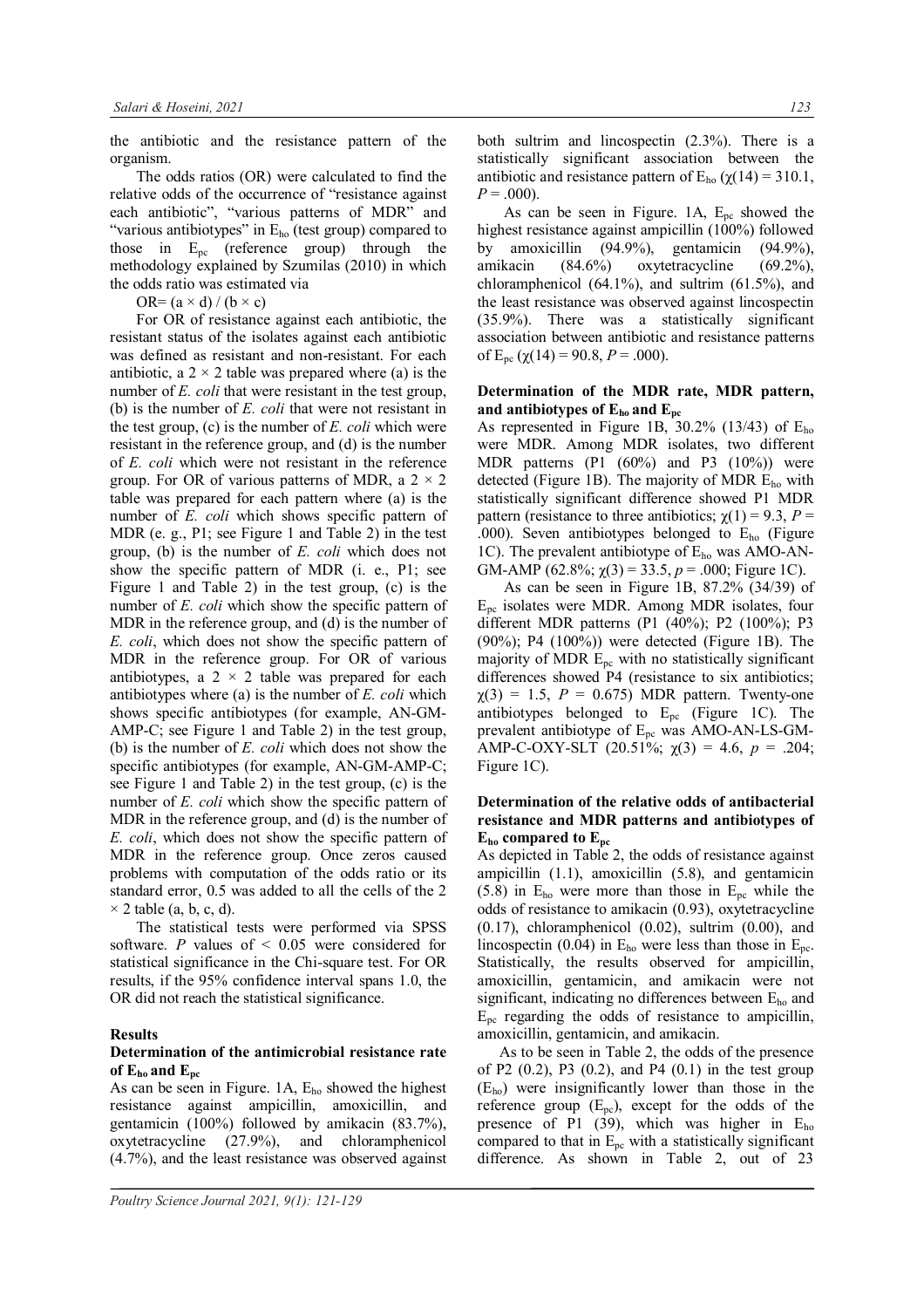discriminated antibiotypes, the odds of the presence of AMO-AN-GM-AMP (11.5) and AMO-AN-LS-GM-AMP-C-OXY-SLT (0.0) were statistically in favor of the test group  $(E_{ho})$  and the reference group (Epc), respectively. Notably, with no statistically significant differences, the odds of the presence of three antibiotypes (AMO-AN-GM-AMP-OXY,

AMO-GM-AMP, and AMO-GM-AMP-OXY) and 18 antibiotypes (i. e., the rest of antibiotypes) were respectively higher and lower in Eho compared to that in Epc (Table 2), indicating no differences between Eho and Epc regarding the odds of occurrence of 22 antibiotypes among 23 discriminated antibiotypes.



**Figure 1.** The number of different phenotypes of antibacterial resistance (A), MDR patterns (B), and antibiotypes (C) of the commensal *Escherichia coli* isolated from the healthy ostriches (Eho; n = 43) and infected chickens with colibacillosis ( $E_{pc}$ ; n = 39); MDR: multidrug resistance; Resistant to 3 (P1), 4 (P2), 5 (P3), and 6 (P4) antibiotic classes out of the six antibiotic classes tested; LS: Lincospectin; SLT: Sultrim; C: Chloramphenicol; OXY: Oxytetracycline; AN: Amikacin; GM: Gentamicin; AMO: Amoxicillin; AMP: Ampicillin;  $\pm$  indicates antibiotypes common between  $E_{\text{pc}}$  and  $E_{\text{ho}}$ .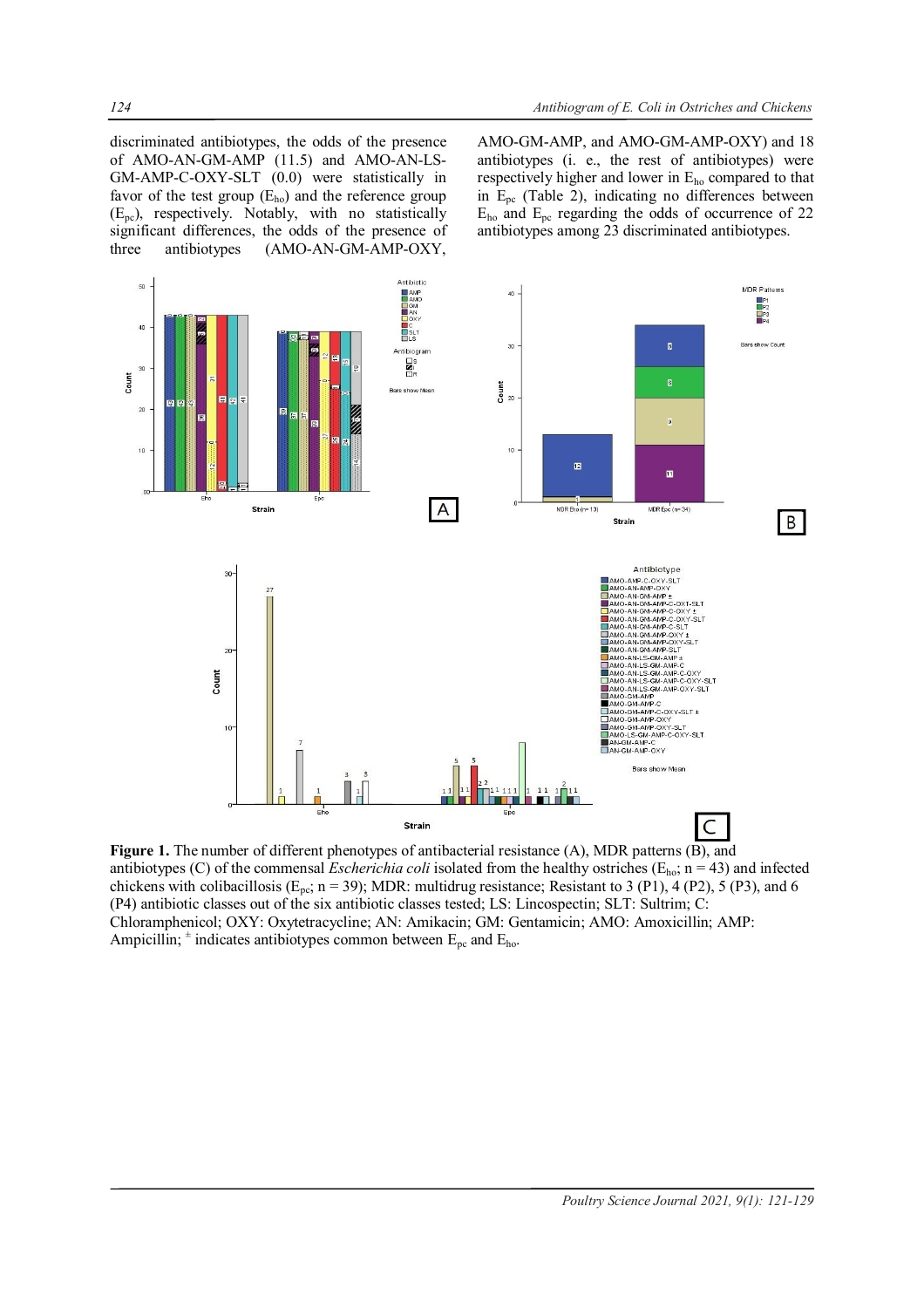| Various antibiogram profiling   | <b>Fable 2.</b> The relative bads $[OK (2270 \text{ CI})]$ of the various and regram proming of $L_{00}$ compared to $L_{00}$<br>Categorization | <b>OR</b>                        |
|---------------------------------|-------------------------------------------------------------------------------------------------------------------------------------------------|----------------------------------|
| <b>ANTIBACTERIAL RESISTANCE</b> | Ampicillin                                                                                                                                      | $1.10$ [0.0 - 56.8]              |
|                                 | Amoxicillin                                                                                                                                     | $5.80$ [0.3 - 124.7]             |
|                                 | Gentamicin                                                                                                                                      | $5.80$ [0.3 - 124.7]             |
|                                 | Amikacin                                                                                                                                        | $0.93$ [0.3 - 3.1]               |
|                                 | Oxytetracycline                                                                                                                                 | $0.17$ [0.1 - 0.4] <sup>*</sup>  |
|                                 | Chloramphenicol                                                                                                                                 | $0.02$ [0.0 - 0.1] <sup>*</sup>  |
|                                 | Sultrim                                                                                                                                         | $0.00$ [0.0 - 0.1] <sup>\$</sup> |
|                                 | Lincospectin                                                                                                                                    | $0.04$ [0.0 - 0.3] <sup>*</sup>  |
|                                 | P <sub>1</sub>                                                                                                                                  | 39 $[4.4 - 348.0]$ <sup>#</sup>  |
|                                 | P <sub>2</sub>                                                                                                                                  | $0.2$ [0.0 - 3.1]                |
| <b>PATTERN of MDR</b>           | P <sub>3</sub>                                                                                                                                  | $0.2$ [0.0 - 2.0]                |
|                                 | P <sub>4</sub>                                                                                                                                  | $0.1$ [0.0 - 1.4]                |
|                                 | Total                                                                                                                                           | 0.1 [0.0 to $0.2$ ] <sup>#</sup> |
|                                 | AMO-AMP-C-OXY-SLT                                                                                                                               | $0.3$ [0.0 - 7.4]                |
|                                 | AMO-AN-AMP-OXY                                                                                                                                  | $0.3$ [0.0 - 7.4]                |
|                                 | $AMO-AN-GM-AMP$ <sup><math>+</math></sup>                                                                                                       | $11.5$ [3.7 - 35.3] #            |
|                                 | AMO-AN-GM-AMP-C-OXT-SLT                                                                                                                         | $0.3$ [0.0 - 7.4]                |
|                                 | $AMO-AN-GM-AMP-C-OXY$ <sup><math>+</math></sup>                                                                                                 | $0.9$ [0.0 - 15.0]               |
|                                 | AMO-AN-GM-AMP-C-OXY-SLT                                                                                                                         | $0.1$ [0.0 - 1.3]                |
|                                 | AMO-AN-GM-AMP-C-SLT                                                                                                                             | $0.2$ [0.0 - 3.7]                |
|                                 | AMO-AN-GM-AMP-OXY $^{\pm}$                                                                                                                      | $3.6$ [0.7 - 18.5]               |
|                                 | AMO-AN-GM-AMP-OXY-SLT                                                                                                                           | $0.3$ [0.0 - 7.4]                |
|                                 | AMO-AN-GM-AMP-SLT                                                                                                                               | $0.3$ [0.0 - 7.4]                |
| <b>ANTIBIOTYPE</b>              | $AMO-AN-LS-GM-AMP$ <sup><math>\pm</math></sup>                                                                                                  | $0.9$ [0.0 - 15.0]               |
|                                 | AMO-AN-LS-GM-AMP-C                                                                                                                              | $0.3$ [0.0 - 7.4]                |
|                                 | AMO-AN-LS-GM-AMP-C-OXY                                                                                                                          | $0.3$ [0.0 - 7.4]                |
|                                 | AMO-AN-LS-GM-AMP-C-OXY-SLT                                                                                                                      | $0.0$ [0.0 - 0.7] #              |
|                                 | AMO-AN-LS-GM-AMP-OXY-SLT                                                                                                                        | $0.3$ [0.0 - 7.4]                |
|                                 | AMO-GM-AMP                                                                                                                                      | $6.8$ [0.3 - 136.5]              |
|                                 | AMO-GM-AMP-C                                                                                                                                    | $0.3$ [0.0 - 7.4]                |
|                                 | AMO-GM-AMP-C-OXY-SLT <sup>+</sup>                                                                                                               | $0.9$ [0.0 - 15.0]               |
|                                 | AMO-GM-AMP-OXY                                                                                                                                  | $6.8$ [0.3 - 136.5]              |
|                                 | AMO-GM-AMP-OXY-SLT                                                                                                                              | $0.3$ [0.0 - 7.5]                |
|                                 | AMO-LS-GM-AMP-C-OXY-SLT                                                                                                                         | $0.2$ [0.0 - 3.7]                |
|                                 | AN-GM-AMP-C                                                                                                                                     | $0.3$ [0.0 - 7.5]                |
|                                 | AN-GM-AMP-OXY                                                                                                                                   | $0.3$ [0.0 - 7.5]                |
|                                 | Total                                                                                                                                           | $1.1$ [0.0 - 56.8] #             |

**Table 2.** The relative odds  $[OR (95% CI)]$  of the various antibiogram profiling of  $E<sub>h</sub>$  compared to E

Epc: *E. coli* isolated from infected chickens with colibacillosis; Eho: *E. coli* isolated from apparently healthy ostriches; OR: odd ratio; CI: confidence interval; <sup>♯</sup>indicates statistical significance; MDR: multi-resistance; Resistance to 3 (P1), 4 (P2), 5 (P3), and 6 (P4) antibiotic classes out of six antibiotic classes tested; LS: Lincospectin; SLT: Sultrim; C: Chloramphenicol; OXY: Oxytetracycline; AN: Amikacin; GM: Gentamicin; AMO: Amoxicillin; AMP: Ampicillin;  $*$  indicates antibiotypes which are common between  $E_{pc}$  and  $E_{ho}$ .

#### **Discussion**

Poultry is one of the most widespread food industries in the world. Chicken is the most commonly farmed species in Iran. Ostrich meat is introduced as a suitable alternative to beef, making ostrich important livestock for several countries, such as Iran (Hosseini *et al*., 2019). The magnitude of the ostrich is expected to be discussed considerably over the coming years on account of the intense ostrich farming practices next to the chicken farming practices in numerous developing countries(Amani *et al*., 2020).

In the present study, we focused on the antibiotic resistance of the known member of the bacterial flora of the gastrointestinal tract (*E. coli*) of apparently healthy ostriches  $(E_{ho})$  and infected chickens  $(E_{nc})$ . On the other hand, the OR is one of the most commonly used measures of association in preventive medicine (Persoskie and Ferrer, 2018).

### **Determination of the antimicrobial resistance rate of Eho and Epc**

In the present investigation,  $E_{ho}$  indicated higher

resistance against six antibiotics, including ampicillin (100%), amoxicillin (100%), gentamicin (100%), amikacin (83.7%), oxytetracycline (27.9%), and chloramphenicol (4.7%) and lower resistance against two antibiotics, including sultrim (2.3%) and lincospectin (2.3%) compared to the other investigation which revealed that the mean frequency of the resistant isolates of  $E_{ho}$  against ampicillin, amoxicillin, gentamicin, amikacin, oxytetracycline, chloramphenicol, sultrim, and lincospectin was 77.2%, 10.5%, 22.6%, 28.1%, 19.9%, 3.6%, 9.4%, and 25%, respectively (Rezaei Far *et al*., 2013; Hemmatinezhad *et al*., 2015; Mohamadi *et al*., 2015; Amani *et al*., 2020).

In previous studies, the mean frequency of the resistant isolates of  $E_{pc}$  against ampicillin, amoxicillin, gentamicin, amikacin, oxytetracycline, chloramphenicol, sultrim, and lincospectin have been reported to be 70%, 65%, 23%, not reported, 74%, 58%, 51%, and 51%, respectively (Zakeri and Kashefi, 2012; Rahimi, 2013; Kazemnia *et al*., 2014;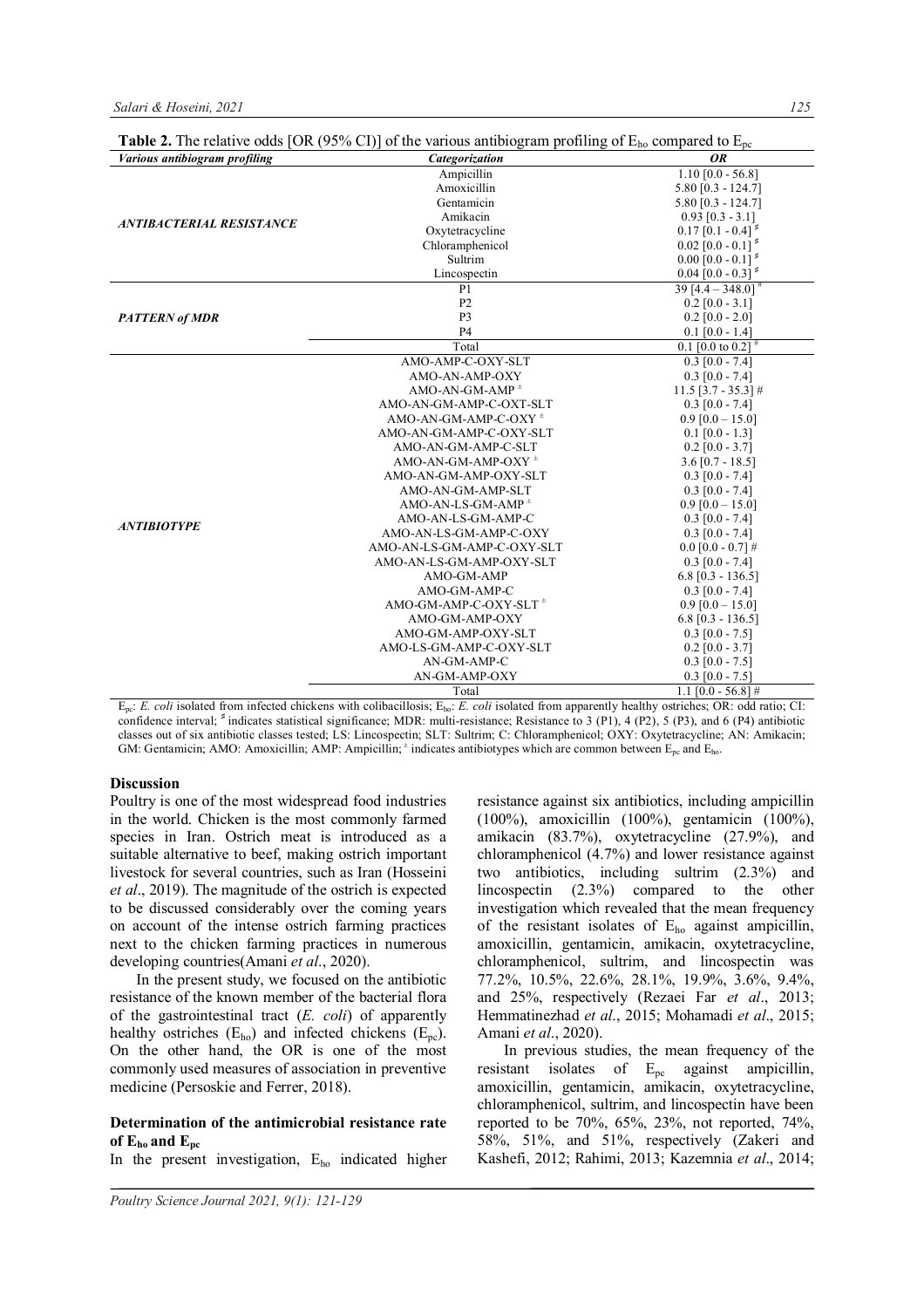Talebiyan *et al*., 2014; Jahantigh and Esmailzade Dizaji, 2015; Seifi *et al*., 2015; Hasani *et al*., 2017; Mohammadi *et al.*, 2018). For E<sub>pc</sub>, the frequency of resistant isolates against five antibiotics, including ampicillin (100%), amoxicillin (94.9%), gentamicin (94.9%), chloramphenicol (64.1%), and sultrim (61.5%) was higher in the study area compared to that in the previous works. On the other hand, the frequency of resistant isolates against two antibiotics, including oxytetracycline (69.2%) and lincospectin (35.9%), was lower in the study area compared to that in the previous works. Notably, according to our literature review, the frequency of resistant  $E_{\text{pc}}$ against amikacin have not been reported; thus, the present study revealed the resistant isolates of  $E_{nc}$ against amikacin (84.6%) evidently for the first time in Iran (Zakeri and Kashefi, 2012; Rahimi, 2013; Kazemnia *et al*., 2014; Talebiyan *et al*., 2014; Jahantigh and Esmailzade Dizaji, 2015; Seifi *et al*., 2015; Hasani *et al*., 2017; Mohammadi *et al*., 2018).

The massive use of antibiotics as a growth promoter, the time and place of the study, properties of the host, and the rate and usage of the antibiotics, in particular for diseased chickens, may explain our findings regarding  $E_{\text{pc}}$ , albeit, more investigation is required. Moreover, a low rate of antimicrobial resistance against lincospectin and sultrim, which was observed in both  $E_{ho}$  and  $E_{pc}$ , may indicate low and limited use in the poultry treatment industry of the study area (Nhung *et al*., 2017; Boireau *et al*., 2018). For note, *E. coli* isolate of apparently "healthy" ostriches were resistant against the combination of antibiotics, including sultrim and lincospectin in the present study, however, further investigations are required to reveal the reason behind the presence of sultrim and lincospectin-resistant *E. coli* isolate in apparently healthy ostriches.

## **Determination of the MDR rate, MDR pattern,** and antibiotypes of  $E_{ho}$  and  $E_{pc}$

Regarding the MDR pattern and antibiotype of  $E_{ho}$ , our results were fairly different from those of other investigations (Rezaei-Far *et al*., 2013; Mohamadi *et al*., 2015; Amani *et al*., 2020). Eho showed the P1 MDR pattern as the prevalent MDR pattern among two MDR patterns (P1 and P3:  $P \le 0.05$ ) in the present study while Amani *et al*. (2020) reported that P3 (3%) was the prevalent MDR pattern followed by P2 (2%) and both P1 (0%) and P4 (0%); on the other hand, Mohamadi *et al*. (2015) illustrated that resistance to two antibiotics was the prevalent MDR pattern (28/33) followed by resistance to three antibiotics (3/33) and resistance to four antibiotics (2/33) in commensal isolates of *E. coli* recovered from ostriches. Eho showed seven antibiotypes among which AMO-AN-GM-AMP was the most prevalent one in the present study while 23 antibiotypes were described among the ostrich *E. coli* isolates in the

study of Mohamadi *et al*. (2015), in which the cefoxitin-tetracycline resistance pattern was the most prevalent one. Rezaei-Far *et al*. (2013) showed that the MDR pattern was different and ranged from 2 to 12 drugs. Rezaei-Far *et al*. (2013) suggested 30 antibiotypes in which both carbenicillinerythromycin-colistin-ampicillin-

amoxicillin/clavulanate and carbenicillinerythromycin-colistin-cephalothin-ampicillin-

amoxicillin/clavulanate resistant patterns were the most prevalent ones.

Albeit, several investigations from different regions of Iran, including Kermanshah (Rahimi, 2013), Tabriz (Zakeri and Kashefi, 2012; Hasani *et al*., 2017), Shahrekord (Talebiyan *et al*., 2014), West Azerbaijan (northwestern Iran; Mohammadi *et al*., 2018), and Zabol (southeast of Iran; Jahantigh and Esmailzade Dizaji, 2015) revealed the rate of resistance of Epc against ampicillin, amoxicillin, gentamicin, oxytetracycline, chloramphenicol, sultrim, and lincospectin; none of them reported the MDR pattern and antibiotype in their studies. However, just one study from Mazandaran province, Iran (Seifi *et al*., 2015) reported that both P2 and P3 (12/53) were the prevalent MDR patterns followed by P4 (11/53) and P1 (6/53), which is inconsistent with our results, indicating the equal distribution of four (P1-4) MDR patterns in MDR Epc. Moreover, 14 antibiotypes in the study of Seifi *et al*. (2015) were described among the diseased chicken-origin *E. coli* isolates, in which the ampicillin-tetracyclineoxytetracycline-erythromycin-flumequine resistance pattern (12/53) was the most prevalent (Seifi *et al*., 2015); this is not in line with our findings indicating the presence of 21 antibiotypes in  $E_{\text{pc}}$ .

The presence of MDR pattern and antibiotype in  $E_{ho}$  threatens public health since the healthy ostriches might play a role in the distribution of the resistant *E. coli*, in particular against sultrim and lincospectin, and the MDR *E. coli* by their fecal dropping. The feces of the healthy ostriches contained resistant/MDR *E. coli* strains. As a result, due to the possible contamination of meat, carcasses, and eggs, the feces of apparently healthy ostriches may play a role in transferring or distributing these strains into the environment and consequently, to human or other animal populations. On the other hand, the presence of MDR pattern and antibiotype in  $E_{pc}$  sheds light on the fact that not only one antibiotic may not treat the disease in chickens, but antibiotic susceptibility testing is also required to select the best strategy for antibiotic therapy (Nhung *et al*., 2017; Boireau *et al*., 2018). Significant differences in the management of different farms, inappropriate and/or massive use of antibiotics in the form of therapies, metaphylaxis, and prophylaxis are the underlying causes of the difference in antibiotic resistance patterns. Moreover, the presence of resistant isolates at the level of farms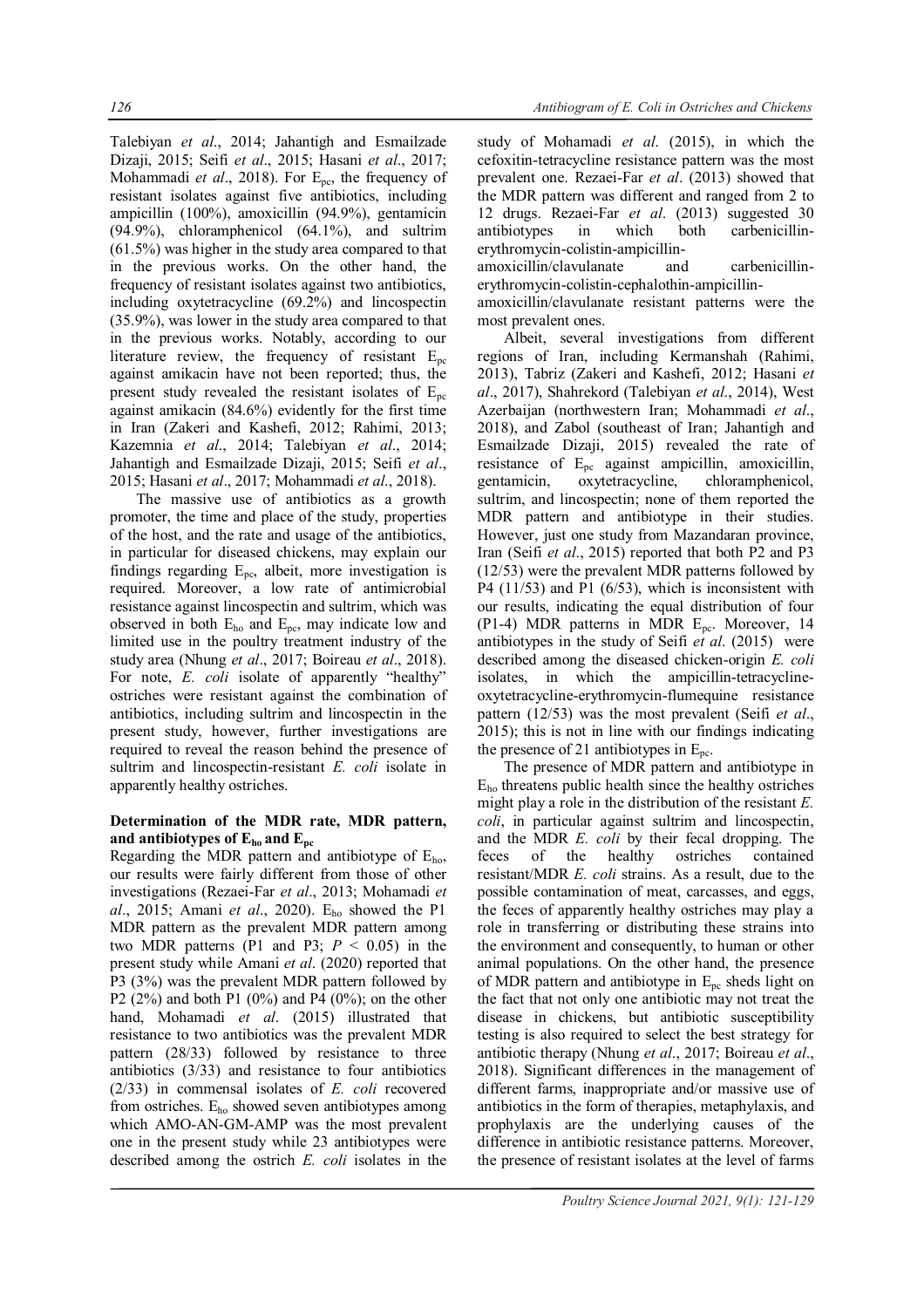would cause problems for the human community in addition to the high cost of treatment of colibacillosis, which requires further investigation (Nhung *et al*., 2017; Boireau *et al*., 2018).

### **Determination of the relative odds of antibacterial resistance and MDR patterns and antibiotypes of Eho compared to Epc**

To the best of our knowledge, this is the first report for the calculation of the odds ratio of the antibacterial resistance, MDR patterns, or antibiotypes of  $E_{ho}$  compared to those of  $E_{nc}$ ; therefore, discussions about the odd ratio and comparison with the literature are limited (Zakeri and Kashefi, 2012; Rahimi, 2013; Rezaei Far *et al*., 2013; Kazemnia *et al*., 2014; Talebiyan *et al*., 2014; Hemmatinezhad *et al*., 2015; Jahantigh and Esmailzade Dizaji, 2015; Mohamadi *et al*., 2015; Seifi *et al*., 2015; Hasani *et al*., 2017; Mohammadi *et al*., 2018; Amani *et al*., 2020).

Given the odds of the presence of the antibacterial resistance, MDR patterns, or antibiotypes, our findings provided evidence concerning the threat for human health and veterinary health because of the following reasons: (I) the gastrointestinal tract of the healthy ostriches could harbor *E. coli* strains resistant against four customary antibacterial agents used in veterinary medicine fields (ampicillin, amoxicillin, gentamicin, and amikacin), more likely than diseased chickens with colibacillosis; (II) the *E. coli* of apparently healthy ostriches, like the *E. coli* of diseased chickens with colibacillosis, can host various MDR patterns/antibiotypes and consequently, contaminate the carcasses, meat, and egg of ostriches in the study area (Mohammadi *et al*., 2018; Nhung *et al*., 2017; Scerbova and Laukova, 2016; Szumilas, 2010).

Biological features of isolates, point mutations in the chromosome of resistance phenotypes of *E. coli,* and particularly, horizontal gene transfer, as a key source to receive and disseminate resistance genes, may explain our findings, which should be carefully studied (Nhung *et al*., 2017; Sadeghi Bonjar *et al*., 2017; Boireau *et al*., 2018). The conjugation in bacteria is considered a common way to transfer resistant genes (Græsbøll *et al*., 2014). Furthermore, the gene transfer rate differs in various media and environments (Quinn *et al*., 2002). A selective antibiotic treatment-associated pressure, even inside the body of birds, might be the reason behind the fluctuation of antibiotic resistance, which consequently might produce different patterns of MDR and/or antibiotype (Nhung *et al*., 2017; Boireau *et al*., 2018).

It is noteworthy that a drawback of our study was the study subjects which were the archived strains. We could thus suggest a larger sample size of fresh *E. coli* isolated from two hosts (apparently healthy ostriches and diseased chickens with colibacillosis) associated with wider geographical distribution. However, it can be inferred from our analysis that it is likely to accelerate the development of antibiotic resistance in *E. coli* organisms in ostriches and chickens. In addition, it is possible to expand antibiotic-resistant *E. coli* between two hosts (ostriches and chickens) if they are reared, slaughtered, and processed close to each other. In addition to the concerns due to the emergence of antibiotic resistance in bacteria from poultry production, there are human health concerns about the presence of antimicrobial residues in meat, carcasses, and eggs of ostriches (Nhung *et al*., 2017).

In conclusion, our results implied the importance of further scrutiny and monitoring measures for preventive veterinary medicine, regarding *E. coli* in various hosts. This study will improve the treatment and control of colibacillosis in chicken cases in the study area. Our results revealed that one type of antibiotic may not support the colibacillosis in chickens because of the presence of various MDR patterns/antibiotypes in  $E_{\text{pc}}$ , which emphasize the valuability of the antibiotic susceptibility testing for these strains. Furthermore, the higher odds of the presence of some MDR pattern/antibiotype in Eho compared to those in  $E_{\text{pc}}$ , besides the presence of various MDR pattern/antibiotype in Eho, revealed that the gastrointestinal tract of the healthy ostriches can harbor *E. coli* strains resistant against certain MDR pattern/antibiotype more likely than that of diseased chickens with colibacillosis; this could be regarded as a threat for human and veterinary health. We could suggest a larger sample size of fresh *E. coli* associated with wider geographical/host distributions in future investigations.

## **Acknowledgments**

We acknowledge funding from the University of Zabol (Grant No. UOZ/GR/9618/32) and gratefully appreciate Mr. Saeed Shahriari, Dr. Reza ShiraziNia, and Dr. Mojtaba Kiani for their valuable assistance.

## **ORCID**

Saeed Salari<sup>D</sup> https://orcid.org/0000-0003-2460-9518

Afsaneh Hoseini https://orcid.org/0000-0001-8783-0266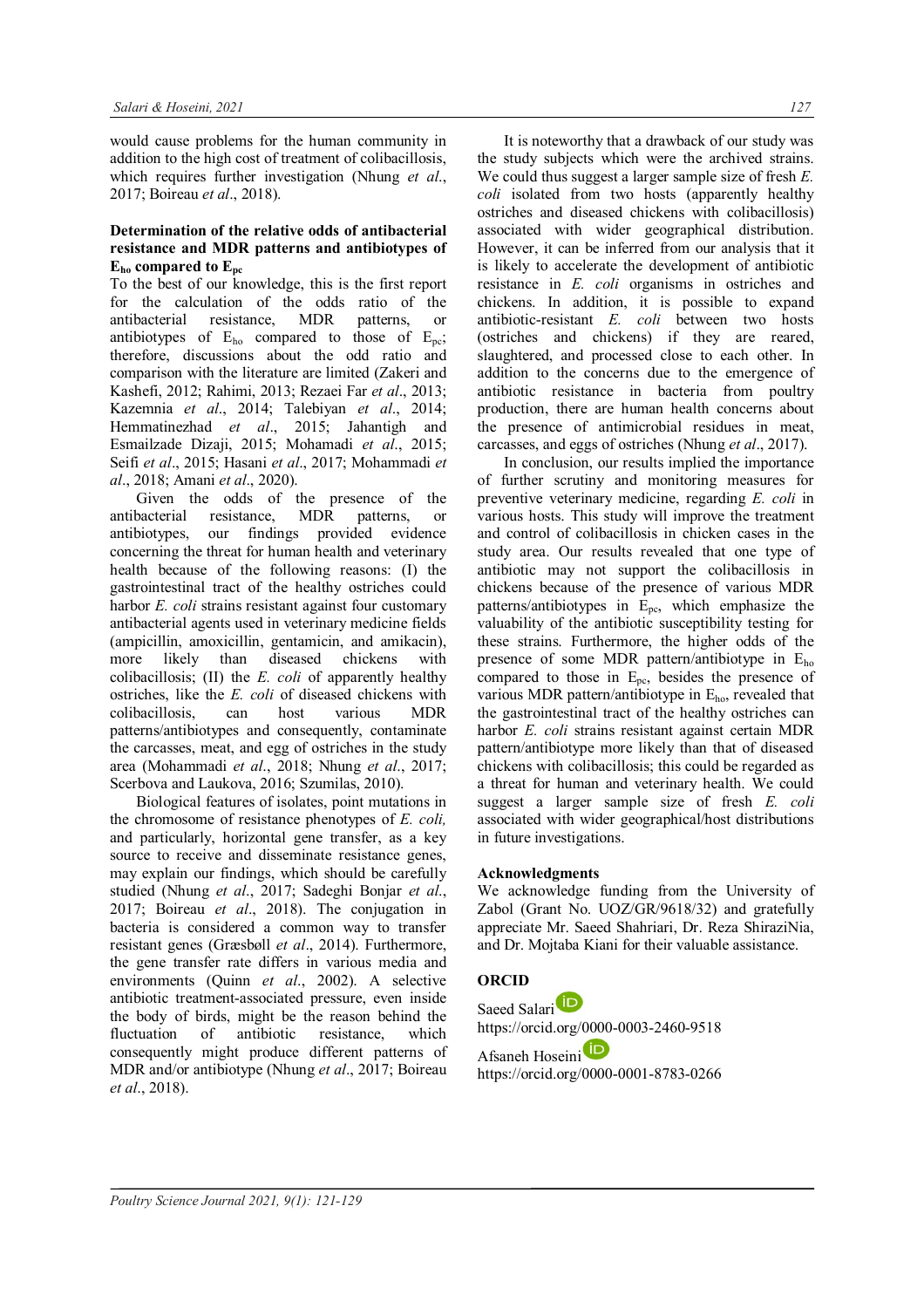### **References**

- Amani F, Hashemitabar G, Ghaniei A & Farzin H. 2020. Antimicrobial resistance and virulence genes in the *Escherichia coli* isolates obtained from ostrich. Tropical Animal Health and Production, 52: 3501–3508. DOI: 10.1007/ s11250-020-02384-6
- Boireau C, Morignat E, Cazeau G, Jarrige N, Jouy E, Haenni M, Madec JY, Leblond A & Gay E. 2018. Antimicrobial resistance trends in *Escherichia coli* isolated from diseased food-producing animals in France: A 14-year period time-series study. Zoonoses and Public Health, 65: e86-e94. DOI: 10.1111/zph.12412
- Carrique-Mas JJ, Papadopoulou C, Evans SJ, Wales A, Teale CJ & Davies RH. 2008. Trends in phage types and antimicrobial resistance of *Salmonella enterica* serovar Enteritidis isolated from animals in Great Britain from 1990 to 2005. Veterinary Record, 162: 541-546. DOI: 10.1136/vr.162. 17.541
- CLSI (Clinical and Laboratory Standards Institute). 2018. Performance Standards for Antimicrobial Disk and Dilution Susceptibility Tests for Bacterial Isolated from Animals, CLSI Supplement VET08.  $4<sup>th</sup>$  Ed. Clinical and Laboratory Standards Institute. Wayne. 9 Pages.
- Faghihi SM, Rasooli A & Vasfi Marandi M. 2017. A survey on antibacterial drug use in broiler chicken farms in Qum province, Iran. Journal of Veterinary Research, 72: 1–6. DOI: 10.22059/ jvr.2017.612
- Græsbøll K, Nielsen S, Toft N & Christiansen LE. 2014. How Fitness Reduced, Antimicrobial Resistant Bacteria Survive and Spread: A Multiple Pig - Multiple Bacterial Strain Model. PLoS One, 9: e100458. DOI: 10.1371/journal. pone.0100458
- Hasani B, Banani M, Nouri A, Goudarzi H & Mahmoudzadeh-Akhijahani M. 2017. Detection of three virulence genes and antibiotic resistance profiles in *Escherichia coli* isolates from commercial broilers with colibacillosis in Tabriz, Iran. Archives of Razi Institute, 72: 1-8. DOI: 10.22034/ari.2016.107491
- Hemmatinezhad B, Khamesipour F, Mohammadi M, Safarpoor-Dehkordi F & Mashak Z. 2015. Microbiological investigation of O-serogroups, virulence factors and antimicrobial resistance properties of shiga toxin-producing *Escherichia coli* isolated from ostrich, turkey and quail meats. Journal of Food Safety, 35: 491-500. DOI: 10.1111/jfs.12199
- Hosseini A, Salari S, Rashki A & Jahantigh M. 2019. Presence of two genes involved in serum resistance of Escherichia coli isolated from healthy ostriches in comparison with infected poultry by colibacillosis. Journal of Veterinary

Research, 74: 143-152. DOI: 10.22059/jvr. 2017.234300.2635

- Jahantigh M & Esmailzade-Dizaji R. 2015. Antimicrobial drug resistance pattern of *Escherichia coli* isolated from chickens farms with colibacillosis infection. Open Journal of Medical Microbiology, 5: 159-162. DOI: 10.4236/ ojmm.2015.54019
- Kazemnia A, Ahmadi M & Dilmaghani M. 2014. Antibiotic resistance pattern of different *Escherichia coli* phylogenetic groups isolated from human urinary tract infection and avian colibacillosis. Iranian Biomedical Journal, 18: 219-224. DOI: 10.6091/ibj.1394.2014
- Mohamadi E, Alizade H, Askari N, SalehI M, Porjafarian M &Ghanbarpour R. 2015. Antibiotic resistance profile in relation to phylogenetic background in *Escherichia coli* isolated from fecal samples of healthy ostrich. International Journal of Enteric Pathogens, 3: 1-4. DOI: 10. 17795/ijep25366
- Mohammadi V, Ghaniei A & Sepehrnia P. 2018. Antimicrobial resistance profile and prevalence of tetracycline resistance genes in *Escherichia coli* isolates from broiler chickens, northwestern Iran. Bulgarian Journal of Veterinary Medicine, 21: 169-175. DOI: 10.15547/bjvm.1046
- Namkung H, Li J, Gong M, Yu H, Cottrill M & De-Lange CFM. 2004. Impact of feeding blends of organic acids and herbal extracts on growth performance, gut microbiota and digestive function in newly weaned pigs. Canadian Journal of Animal Science, 84: 697-704. DOI: 10. 4141/A04-005
- Nhung NT, Chansiripornchai N & Carrique-Mas JJ. 2017. Antimicrobial Resistance in Bacterial Poultry Pathogens: A Review. Frontiers in Veterinary Science, 4: 126. DOI: 10.3389/ fvets.2017.00126
- Persoskie A & Ferrer RA. 2018. A most odd ratio: interpreting and describing odds ratios. American Journal of Preventive Medicine, 52: 224-228. DOI: 10.1016/j.amepre.2016.07.030
- Quinn PJ, Markey BK, Carter ME, Donnelly WJC & Leonar FC. 2002. Veterinary Microbiology and Microbial Disease. 2<sup>nd</sup> Ed. Wiley-Blackwell. New Jersey. 928 Pages.
- Rahimi M. 2013. Antibioresistance profile of avian pathogenic *Escherichia coli* isolates recovered from broiler chicken farms with colibacillosis in Kermanshah province, Iran. Global Veterinaria, 10: 447-452. DOI: 10.5829/idosi.gv. 2013.10.4. 72198
- Ranjbar-Malidareh N, Firouzi S, Ranjbar-Malidareh N & Habibi H. 2013. In vitro and in vivo susceptibility of *Salmonella* spp. isolated from broiler chickens. Comparative Clinical Pathology, 22:1065–1068. DOI: 10.1007/s00580-012-1527-1